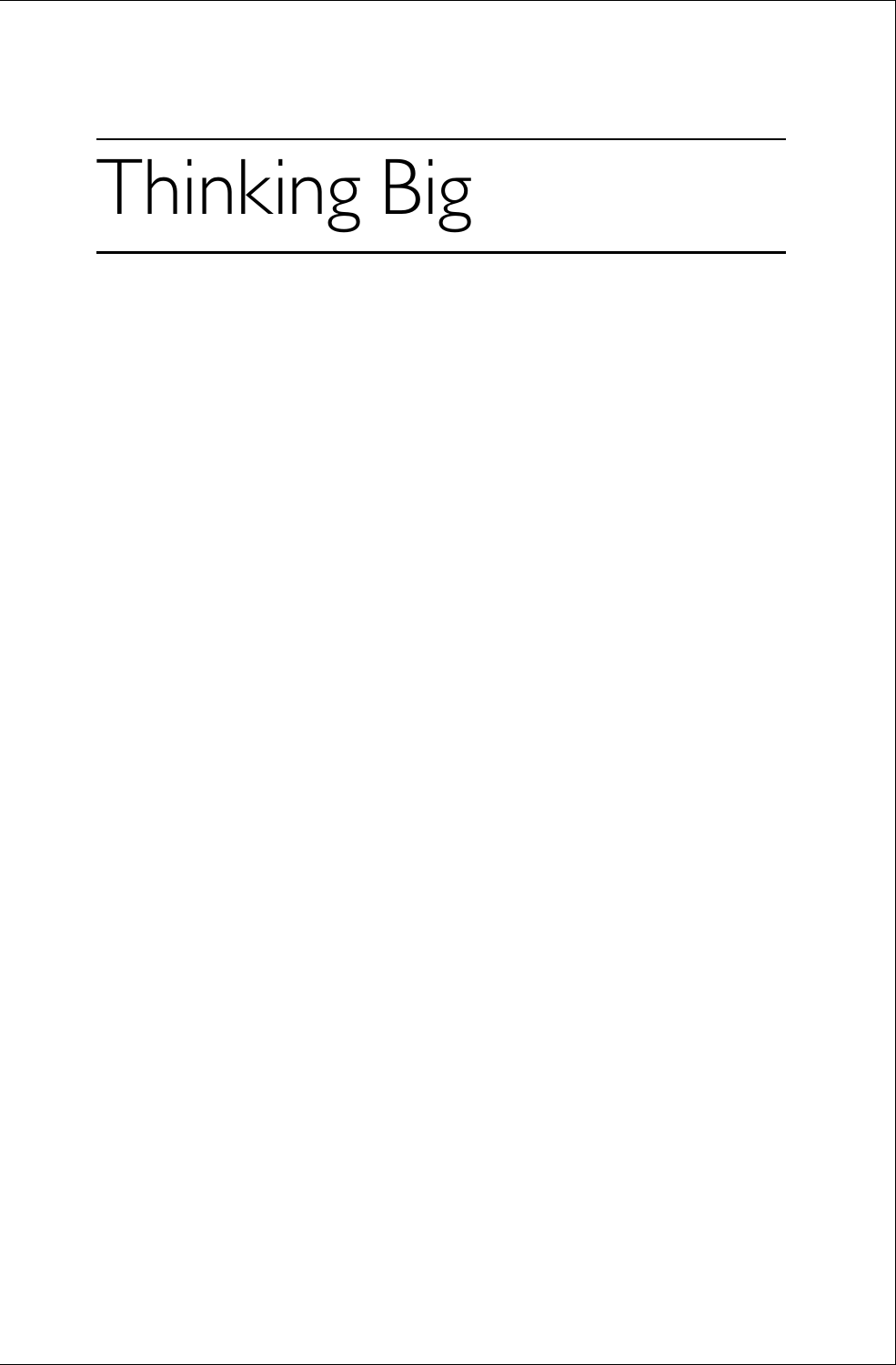## Thinking Big

How the Evolution of Social Life Shaped the Human Mind

Clive Gamble John Gowlett and Robin Dunbar

with 57 illustrations

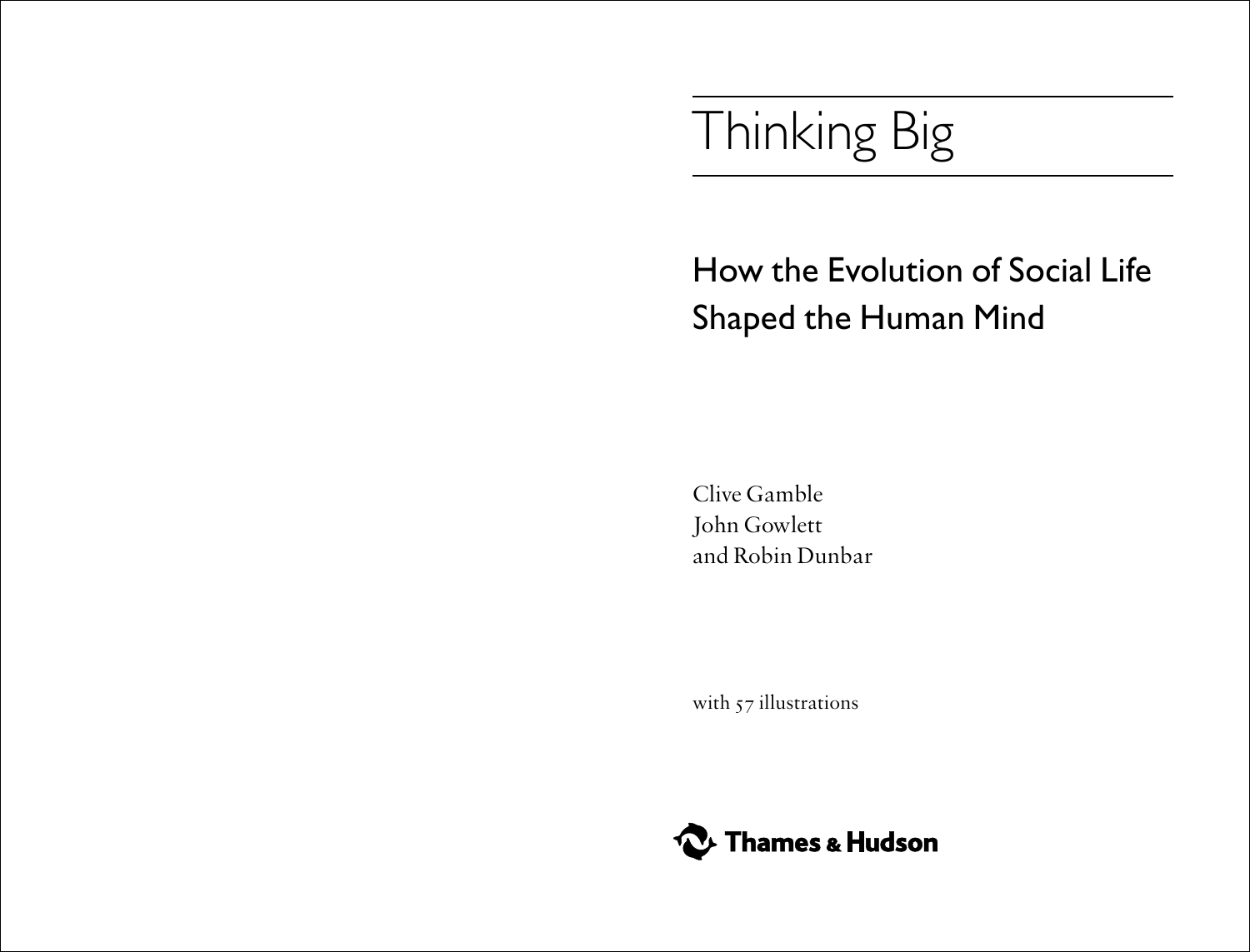### Contents

| ı                                                       |
|---------------------------------------------------------|
| $\mathbf{2}$<br>What it means to be social 40           |
| 3                                                       |
| $\boldsymbol{A}$<br>Ancestors with small brains. 88     |
| 5<br>Building the human niche: three crucial skills 121 |
| 6<br>Ancestors with large brains. 154                   |
| 7<br>Living in big societies 192                        |
|                                                         |
| Sources of Illustrations 224                            |
|                                                         |

First published in the United Kingdom in 2014 by Thames & Hudson Ltd, 181A High Holborn, London WCIV 7QX

This compact paperback edition first published in 2018

Thinking Big © 2014 and 2018 Thames & Hudson Ltd, London

Text © 2014 and 2018 Clive Gamble, John Gowlett and Robin Dunbar

All Rights Reserved. No part of this publication may be reproduced or transmitted in any form or by any means, electronic or mechanical, including photocopy, recording or any other information storage and retrieval system, without prior permission in writing from the publisher.

British Library Cataloguing-in-Publication Data A catalogue record for this book is available from the British Library

ISBN 978-0-500-29382-9

Printed and bound at MBM Print, Glasgow

To find out about all our publications, please visit www.thamesandhudson.com. There you can subscribe to our e-newsletter, browse or download our current catalogue, and buy any titles that are in print.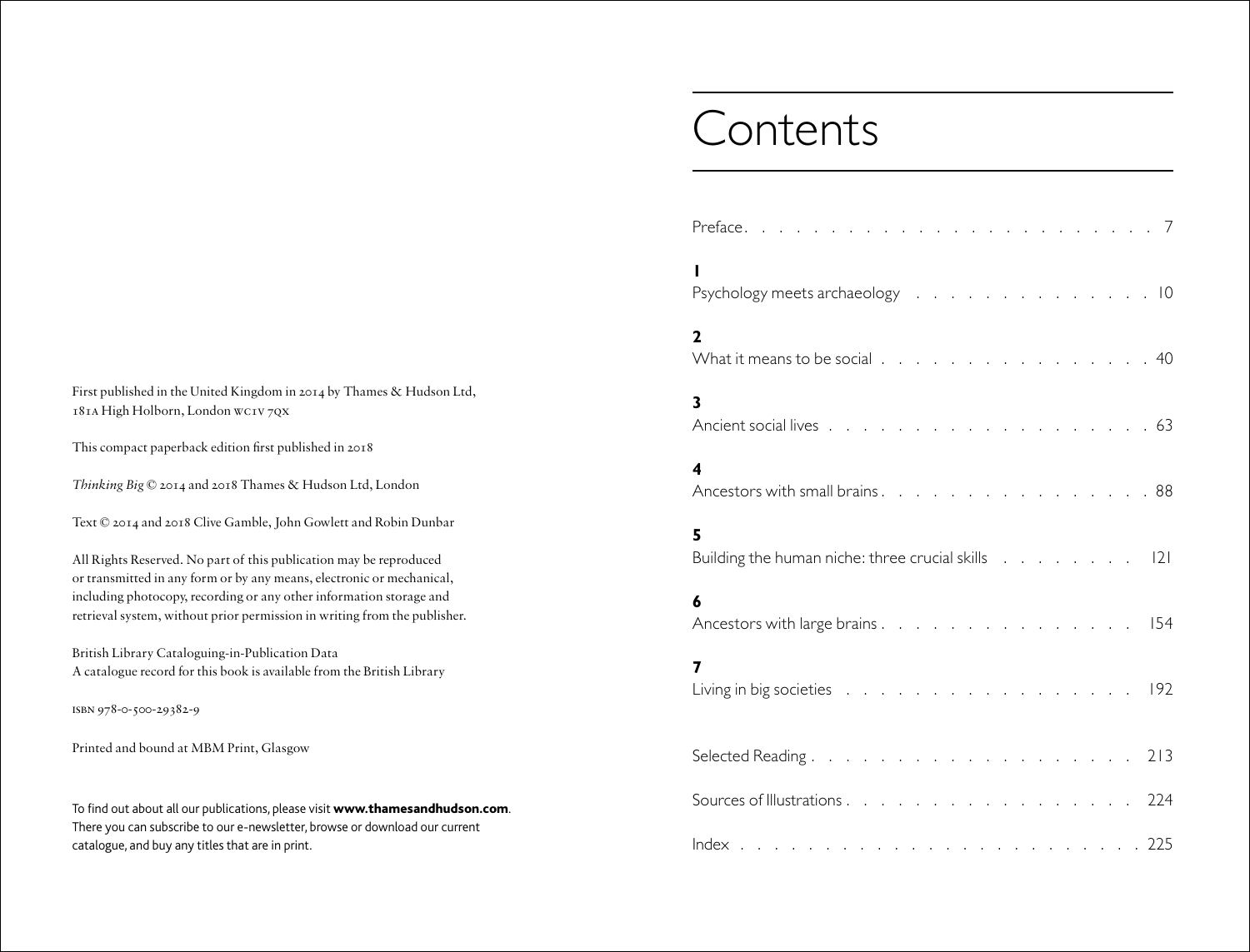# **1** Psychology meets archaeology

The history of human evolution is an iconic story that never ceases to mesmerize and enthral. Buried in our past is one of the triumphs of evolution, the story of how a common-or-garden African ape began to change both its body form and the way it lived its life – and how in doing so, it eventually became the dominant species on earth. It is only within the last century that we have really come to appreciate the grandeur of this story and the moments of uncertainty and near-extinction that threatened it.

#### From small beginnings

Some 7 million years separate us from the time that the ancestors of humans and chimpanzees were a single species: a small, undistinguished African Miocene ape.\* We finished that part of our story in the last 5000 years as the only animal to have settled all the terrestrial habitats of the earth, from the tropical forest to the arctic tundra and from high mountain plateaux to small islands in the remotest oceans. During that long history the size of our brains trebled and our technology progressed from simple stone tools to digital marvels. We walked upright, spoke, made art in profusion and crafted worlds of enormous imaginative complexity in the name of religion, politics and society. Truly, we are no longer apes.

For most of these 7 million years we were not alone. Where our remote ancestors lived they often shared the space with other closely related species. This ancient pattern began to change within the last 100,000

\* The Miocene dates from about 23 to 5.3 million years ago. It is followed by the Pliocene (5.3 to 2.6 million years ago) and the Pleistocene (2.6 million to 11,700 years ago).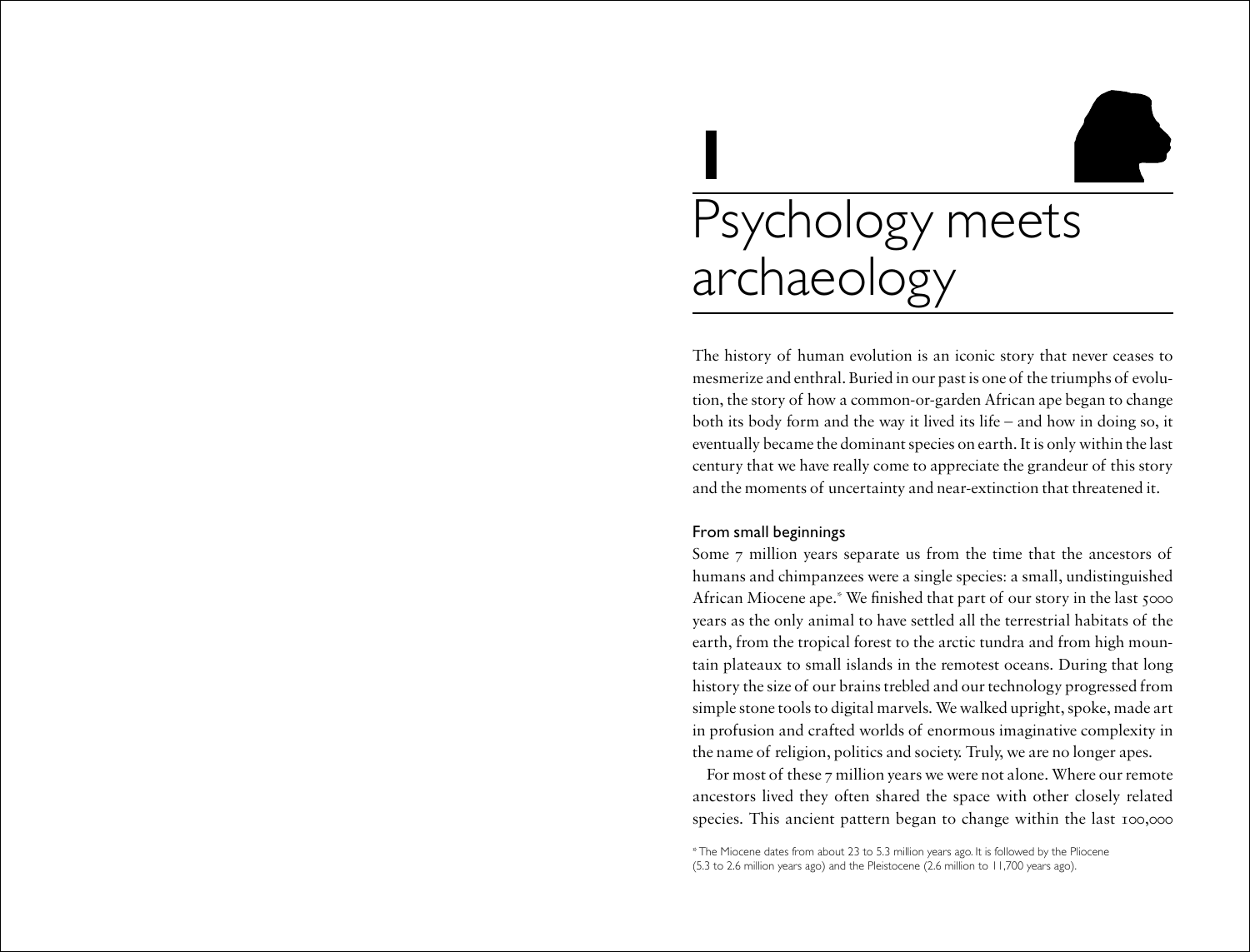12 years when people like us, modern humans, moved out of Africa and through the Old World. Older species like the Neanderthals of Europe and Western Asia were displaced and became extinct. These same modern people also passed beyond the boundaries of the Old World, peopling for the first time Australia and the Americas. By the time the last Ice Age ended 11,000 years ago, we were the only species in town; *Homo sapiens* was now alone, in an evolutionary sense.

Soon we also became a global species. The move to farming led in one direction to cities, civilizations and a massive increase in population. And in another direction the domestication of plants provisioned the voyages into the remote Pacific, beginning 5000 years ago, while harnessing the power of animals made it possible to traverse cold and hot deserts. No wonder then that the European voyages of discovery found people everywhere; what is more, these explorers tested time-and-again the historical circumstance of *Homo sapiens* as a single biological species through successful, if not always consensual, interbreeding.

We still carry this 7-million-year history in our bodies and our brains. The scientific insights that arise by comparing our own anatomy and that of the great apes have been essential for understanding the process of evolution, and a revolution in genetics has opened up new evidence for tracing ancestral lineages using both modern and ancient DNA. Fossil skeletons, skulls and teeth have also received forensic attention for the evolutionary information they contain. At the same time, archaeologists have charted the development of technology and tackled key issues concerning diet and the behaviour that ensured a reliable food supply. The result is a much richer and better-understood record of our earliest history.

We began our scientific careers in the late 1960s when the landscape of human evolution was very different. There were few fossils and science-based techniques of dating (led by radiocarbon) were still in their infancy. Getting to see sites and materials was both difficult and expensive until the jumbo jet transformed international travel in 1970. Computers filled entire basements and had to be programmed with punch cards. There were no touch screens or search engines and as postgraduate students the greatest luxury we had was a photocopier, expensively producing images on shiny paper.

**12** years when people like us, modern humans, moved out of Africa and **13** It is easy to be dazzled by the rate of technological change and the 13 speed with which new data about our earliest origins have built up. The beginning always seems small by comparison with the present. But small should not be taken to mean unimportant. We will show in this book that for all their sophistication those material changes are still directed at solving some age-old issues of being human. These concern our social lives, which we believe have been largely ignored in the study of our origins.

> Our major proposition in this book is that a link has always existed between our brains, or more precisely the size of our brains, and the size of our basic social units. We see this link as essential to understanding our evolution as a single, global species that can live in cities the size of Rio de Janeiro, drawing daily on vast amounts of information to manage our lives. But inside today's global citizen is a social being who carries forward a social life that in its basics is very similar to one 5000 or 50,000 years ago. At the core of this social life is the observation that a limit of about 150 exists in terms of the size of your social network. This is known as Dunbar's number, as one of us, Robin Dunbar, did the research that established the figure. This limit is almost three times greater than the chimpanzee's, which immediately raises the evolutionary question of how did this increase occur? It also begs another question: if the limit is 150, then how come we can live in such large cities and align ourselves to massively populous nations the size of China or the United States?

> Our aim in this book is to trace the evolutionary journey from our small beginnings to the present position. Our principal guides are psychologists and archaeologists, although many other disciplines have been involved. With our social perspective on human evolution, we have set out to learn about the following central issues:

- Is there a limit in our brains, our cognitive ability, that restricts the size of the social groups we can live in?
- If so, how did our cognitive ability evolve to cope with ever greater numbers of people, as societies grew from the small social worlds of hunters to today's mega-cities?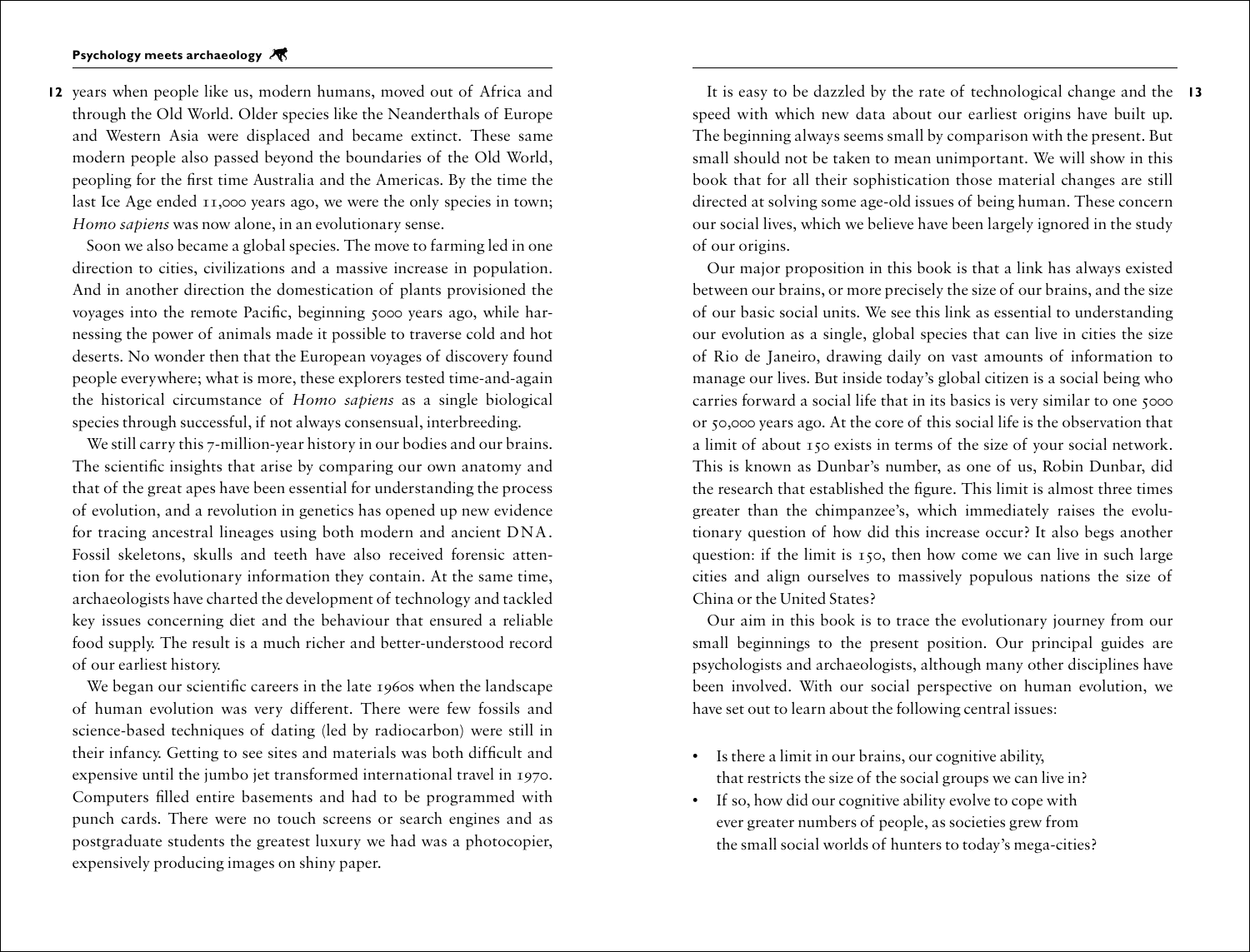- **14** Given that our ancestors had much smaller brains than ours, and meaning of the stones and the bones. Moreover, archaeology was **15** • Given that our ancestors had much smaller brains than ours, what do we mean when we talk of a social life in the remote past?
	- Will it ever be possible to say when hominin brains became human minds?

The list above could of course be much longer, but these core questions indicate our interest, first and foremost, in the social rather than in a history of technology or the architectural details of fossil skulls. They also point to our concerns with cognitive matters, the business of understanding how and why we think and act the way we do. Our approach is underpinned by evolutionary theory and our goal is to apply the insights from an experimental subject such as psychology to a historical discipline such as archaeology. This is rarely attempted and never easy. But first some background.

#### The germ of an idea takes shape

In 2002, the British Academy, the UK's national body for the humanities and social sciences, launched a competition for a research project to celebrate the centenary of its foundation. It proposed to give the largest single grant it had ever made to a flagship project in the humanities and the social sciences. Although our individual perspectives and interests had been quite different, the three of us had spent most of our professional lives immersed in the story of human evolution. One of us was a Palaeolithic archaeologist with a primary interest in Africa, one a social archaeologist with a special interest in late Palaeolithic societies in Europe, the third an evolutionary psychologist with a principal interest in human and primate behaviour.

It seemed to us, contemplating the opportunities that such a project might offer, that we were perfectly placed to rise to the challenge that the British Academy had thrown down. We had the single biggest question one could ever ask (how did we come to be human?) and we could bring novel expertise to bear on the question. Where past studies of human evolution had been obliged to concentrate on the limited physical evidence that was available (the stones and the bones), we were fortuitously in a position to exploit recent findings about social behaviour and brain evolution in a way that might illuminate the significance

in the humanities half of the Academy and psychology in the social sciences half, so we could bridge the divide over which the Academy presided, offering an iconic example of how to do interdisciplinary research. We quickly became galvanized with enthusiasm, put our heads together and sent in a bid.

The possibilities that such an endeavour offered seemed positively limitless. The academic world was just beginning to grapple with the integration of psychology and archaeology. The previous decade had witnessed the creation of cognitive archaeology under the driving force of the British archaeologist Colin Renfrew and the American archaeologist Thomas Wynn. The main focus of this approach had been understanding the cognitive demands of toolmaking and the production of works of art. But we felt that recent developments in our understanding of the behaviour of our nearest living cousins, the monkeys and apes, and in the processes underpinning important areas such as brain evolution, would enable us to go one step beyond to say something about the social life of hominins (see Table 1.1), and to do so much further back in time than most cognitive archaeologists had previously dared to go. In particular, the theory that had become known as

| Anthropoids                | All primates (monkeys and great apes<br>and their fossil ancestors), hominins<br>and humans                                                |
|----------------------------|--------------------------------------------------------------------------------------------------------------------------------------------|
| Hominids                   | All great apes (gorillas, orang utans,<br>chimpanzees, bonobos, gibbons),<br>hominins and humans                                           |
| Hominins                   | All our fossil ancestors (Ardipithecus,<br>Australopithecus, Homo)                                                                         |
| <b>Humans</b>              | Only modern humans, Homo sapiens                                                                                                           |
| Anatomically modern humans | <i>Homo sapiens</i> but without substantial<br>evidence for our cultural accoutrements<br>(art, burials, ornament, musical<br>instruments) |

Table 1.1: *Common terms in human evolution.*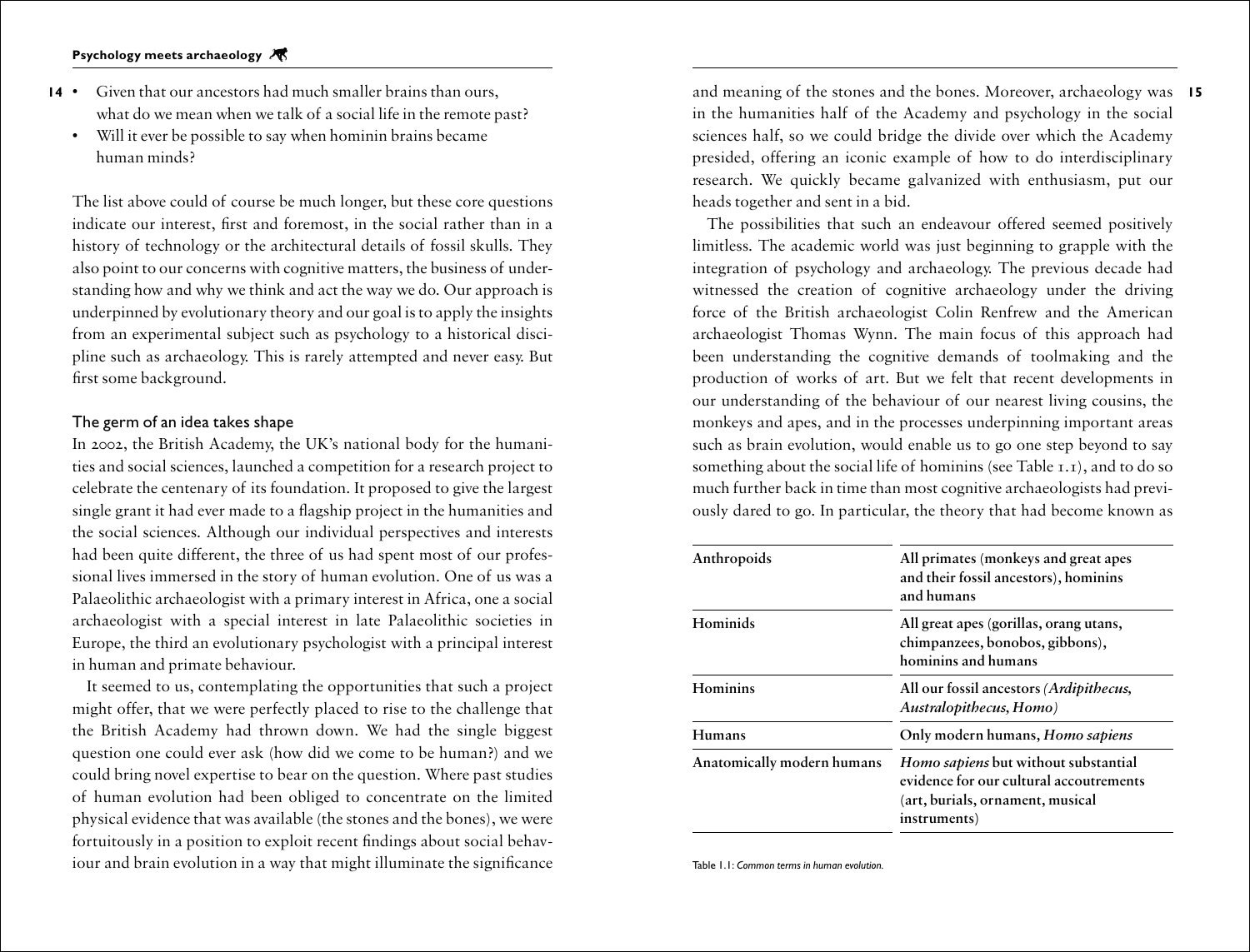**16 17** the social brain hypothesis – the idea that the brain had evolved to allow animals like monkeys and apes to handle an unusually complex social world – offered novel insights and rich seams to exploit in the exploration of hominin social evolution.

Our bid was grandly entitled *Lucy to Language: The Archaeology of the Social Brain*. Lucy was the iconic early australopithecine fossil that had been unearthed by the palaeoanthropologist Don Johanson and his team in the deserts of northeastern Ethiopia in 1974 (it was named after the Beatles' song *Lucy in the Sky with Diamonds*, which had been playing on a tape recorder when the fossil was unearthed). Lucy and her family had lived around 3.5 million years ago, and marked the earliest welldocumented hominins. Since the australopithecines still shared many similarities with our common ape ancestors – at least in terms of brain capacity – it seemed like the obvious place to start our story. Language marked the appearance of modern humans, our own kind, and seemed like a natural end point. And so the project acquired its name.

After submitting our proposal, we could only sit back and wait. It is not easy to get funding for research in the sciences or the humanities these days in any country, so we were under no illusions about the outcome. The funding rates of the UK research councils are notoriously low, with only about 10 per cent of proposals actually receiving grants – despite the fact that almost all of those submitted involve exciting, novel and innovative science. We fully expected to be presiding over yet another failed bid. So it was with some surprise and excitement that we heard that our project had been shortlisted for the final interview stage. We were in with a chance!

In the end, of course, this particular story had a happy ending, or we wouldn't now be writing this book. Ours was the project that was selected by the British Academy as its Centenary Research Project. It turned out that the competition had been much tougher than we had imagined. There had been more than 80 other proposals submitted. Many other potentially exciting projects had faced disappointment, with all the attendant wailing and gnashing of teeth as is inevitable under such circumstances. But, with money for a seven-year project assured, all we had to do was put together a team of exciting young researchers and venture purposefully into the unknown. *Thinking Big* is the story of our project.

The social brain and its evolution

The centrepiece of our project was the social brain hypothesis. This had taken its first hesitant steps in the 1970s when it was pointed out that monkeys and apes had much bigger brains relative to body size than any other animals. Pondering this, a number of primatologists more or less independently suggested that this was probably because monkeys and apes live in unusually complex societies. Later, during the 1980s, the primatologists Andy Whiten and Dick Byrne, of the University of St Andrews, suggested that what made primate societies so complex was the behaviour of the animals themselves. A monkey group wasn't like a beehive, which has enormous structural complexity arising from the fact that different individuals are programmed to perform different tasks. Beehives are largely the outcome of strict chemical management of behaviour: individual bees do not choose to adopt the roles of worker or drone or queen, but rather are obliged to behave this way by a combination of their genes and the chemical signals imposed on them by the rest of the hive. Monkeys, by contrast, are individuals and, within the constraints of their individual psychologies, adjust their behaviour according to the exigencies of the particular circumstances in which they happen to find themselves.

The complexity of primate societies is created by the subtleties of how the individuals interact with each other. And, as every field primatologist will tell you, it is the soap opera of daily life in a monkey group that creates both its fascination and its intricacy. Whiten and Byrne lit on the fact that monkeys and apes are forever deceiving and outwitting each other in a perennial attempt to steal a fast one in the great race of life. A monkey might surreptitiously hide a desirable fruit to prevent another seeing it; or it might give an alarm call to distract everyone else from noticing that it had found a particularly nice bulb that needed some time to dig out of the ground. Whiten and Byrne named this the Machiavellian intelligence hypothesis, in honour of Niccolò Machiavelli, the Italian Renaissance political philosopher whose iconic book *The Prince* had spelled out the devious political strategizing that would best guarantee a late medieval ruler success and long life.

Because some people objected to the implied suggestion that primate politics were driven by the same deviousness as human politics, the name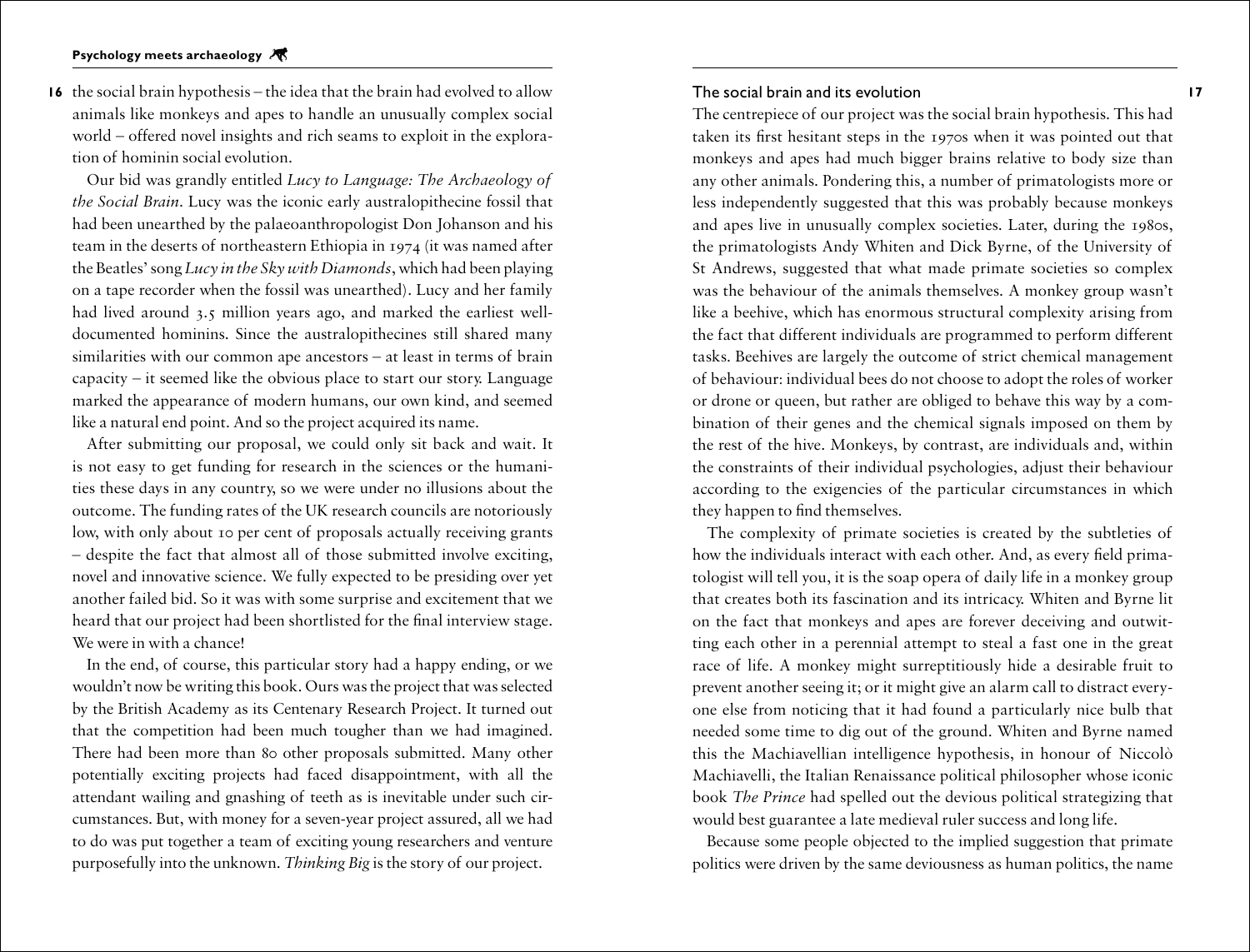In part, this was in recognition that it wasn't just the behavioural complexity of monkeys and apes that was at stake, but also the sizes of their groups. The seal was imposed on this story during the 1990s, when it was shown that the average size of a species' social groups correlated with the size of its brain (see Figure 1.1); or to be more precise, correlated with the size of its neocortex (literally 'new cortex'), the outer layer of the brain, surrounding the so-called old brain (the brain stem and mid-brain, including the limbic system and the parts that run most of the body's autonomic activities). It is the neocortex that has exploded in size during the course of primate evolution. It was this massive expansion of the neocortex that was responsible for the fact that primates had larger brains than other mammals. The neocortex appears for the first time in the mammal lineage – although there is a comparable part of the brain in birds, too.

In the 60–70 million years of evolutionary time since the primates first appeared as a distinct group of mammals, the primate neocortex has gradually increased in size as species have evolved from one into another. It overlies what we might think of as the reptilian brain and it is what allows mammals to adjust their behaviour in more sophisticated ways to the exigencies of day-to-day circumstances. Although the complexity of behaviour and the psychology that underpins this is the key to the social brain story, the bottom line is that a species' brain size seems to impose a constraint on the size of its social groups. When groups exceed their species-typical limit, they begin to fall apart because the animals cannot manage to maintain coherent relationships with each other.

Two things seem to be important in this respect. One is the psychological sophistication of monkeys and apes, and their apparent ability to strategize and deceive. The other is the fact that this kind of social cognition is very expensive in computational terms: the neurons of the brain have to work hard. We will examine both in more detail in later chapters, but for the moment let it suffice to say that these two components are intimately related. We have been able to show that the skills on which the kind of sociality that humans have depend on a capacity known as mindreading or mentalizing – the ability to understand or infer what another individual is thinking. This allows us to keep several people's intentions in mind at the same time, and so adjust our



Figure 1.1: *Social group size for different monkey and ape species plotted against the species' relative neocortex*  size. The neocortex is the outer layer of the brain that is responsible for complex thought. The index of relative *neocortex size (neocortex ratio) is neocortex volume divided by the volume of the rest of the brain: this allows us to standardize for differences in brain size.*

behaviour in such a way as to allow for their interests as well as ours when we act in a particular way. We have been able to show, in addition, that this capacity for coping with many individuals' mental states depends crucially on the volume of neural matter in particular parts of the neocortex. These regions, in the frontal and temporal lobes, form a network of neural clusters that are known to be crucial to mentalizing.

A key aspect of the social brain hypothesis of particular interest to our story is the fact that it makes a very specific prediction about the size of human groups. The equation that relates social group size in apes to a species' neocortex volume predicts that modern humans have a natural group size of about 150 individuals, the value that is, as we have seen, now known as Dunbar's number. One reason this is important for our story is the fact that the relationship shown in Figure 1.1 spans the sequence from chimpanzees (representative of the last common ancestor between great apes and humans) to modern humans: all the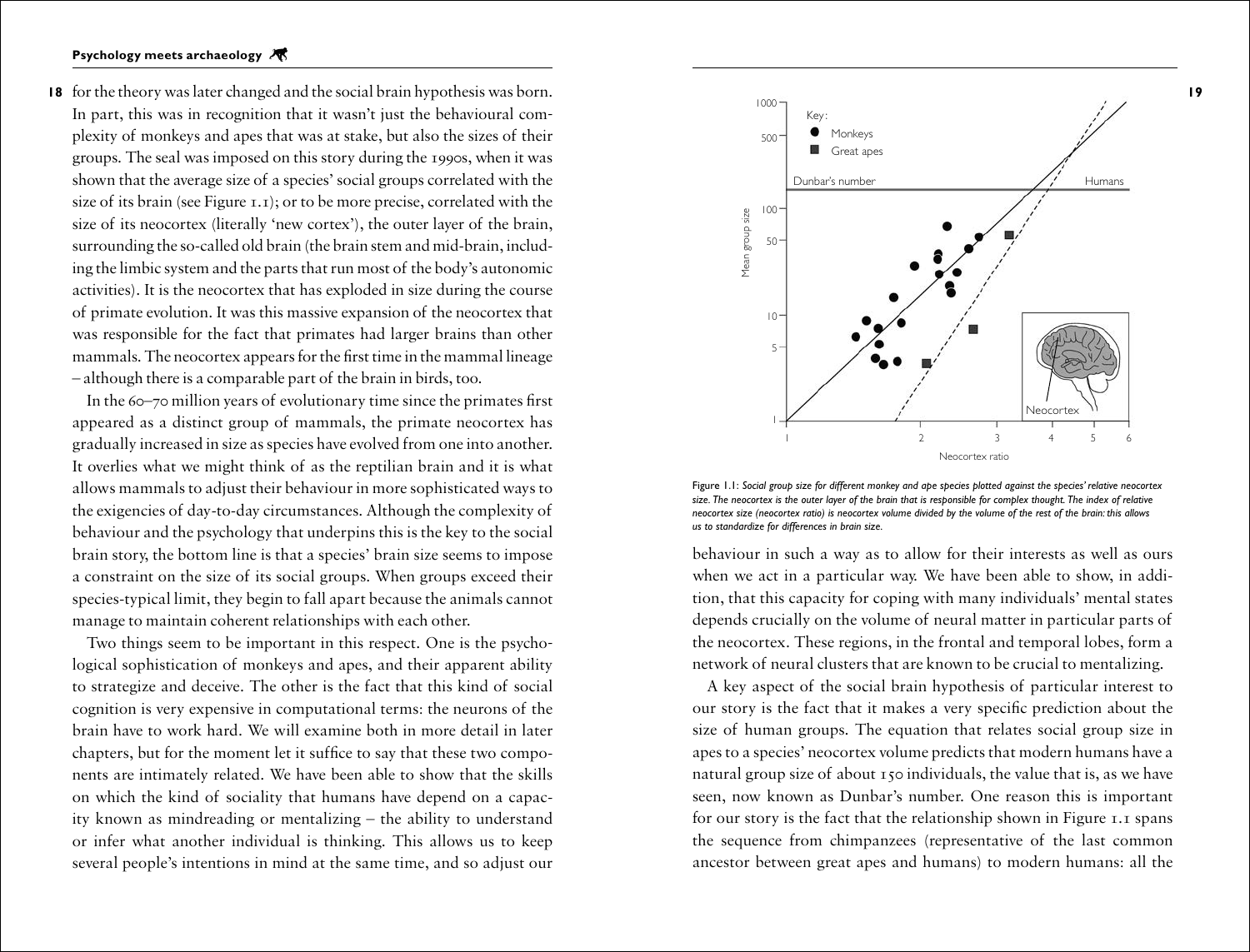**20** now-extinct hominin ancestors must lie along the line between these **121** species. There are still quite a few of these around, but they are confined 21 now-extinct hominin ancestors must lie along the line between these two points. Our task will be to figure out just where they fall and what the implications of this are for their social and mental lives.

#### Dunbar's number in the modern world

The social brain hypothesis predicts that humans have a natural grouping size of around 150. But is this really true? We only have to look around where most of us now live to see what is surely obvious: humans live in towns and cities that are considerably larger than 150 people. Indeed, many of the great modern cities of the world today number their citizens in the tens of millions. So how is it that the social brain equation gives us such a low number? Perhaps the theory is just wrong. Or perhaps what the theory is telling us is that the number of people that can be crammed together in a tangled mess of electricity wires, winding lanes and sewage pipes doesn't bear much relationship to the world of our social relationships. We can live in cities of tens of millions, but our personal social worlds – the worlds that consist of the people we actually know – are formed of a pint-sized 150 people. If this second suggestion is true, perhaps what Dunbar's number is all about is the limit on the number of individuals with whom we can have relationships. After all, if we think about what is involved in the original equation for monkeys and apes, it is the number of individuals who live together in a group on a daily basis. These groups are small, and, with a few exceptions, the animals see each other every day and all day. By no stretch of the imagination can everyone who lives in London, New York, Mumbai or Beijing possibly see each other every day, or even every month, or every year – and never mind meet the people from any of these other cities. And even if by some chance they did, they certainly wouldn't be able to remember who they all are. In actual fact, it seems that the limit on the number of faces we can put names to is around 1500–2000, and that is well below the size of even a small village in the modern world.

This puzzle set us thinking about the kinds of evidence we really needed to test the prediction of the social brain equation. There seemed to be two obvious places to look. One was in the kinds of small-scale societies in which we have spent most of our evolutionary history as a to the more obscure tribal societies on the margins of the modern world. They are the societies we find among hunter-gatherers, people like the Kalahari San of southern Africa, the Hadza of East Africa, or many of the rainforest tribal societies in South America, and, at least historically, among the Aboriginal peoples of Australia. The other possibility was to look at ourselves and our own personal social worlds, the network of individuals with whom we had personal social relationships.

The literature on community size in hunter-gatherer societies is slight, partly because anthropologists haven't been especially assiduous about collecting such data. There is, moreover, another source of confusion, and this is the fact that it isn't at first clear just what counts as a community among hunter-gatherers. Not unreasonably, many people have supposed that the basic group for hunter-gatherers is the set of people that camp together on a daily basis. This has a typical size of around 35–50, only a third of Dunbar's number. However, hunter-gatherer societies, like our own, consist of a variety of types of communities, which are typically organized as a hierarchy – families clustered within kinship groups, kinship groups clustered within villages, and villages clustered within larger regional groups. It is this last that turns out to be particularly interesting because it is this level of social organization, and it alone, that has a typical group size of the right sort of magnitude. The average is almost exactly 150. So we have some evidence that natural human community sizes are in fact of just the size predicted by the social brain hypothesis.

Figure 1.2 shows what you see if you look down on a population from above, the picture created by the way the people are distributed in geographical space. But what about the size of personal social networks,



Figure 1.2: *The circles of friendship. The average person's social network consists of about 150 friends and family, arranged in a series of layers that correspond to different qualities of relationship, each of a very distinctive size. Each layer in this series is roughly three times larger than the layer inside it. The layers are roughly equivalent to intimate friends, best friends, good friends and friends.*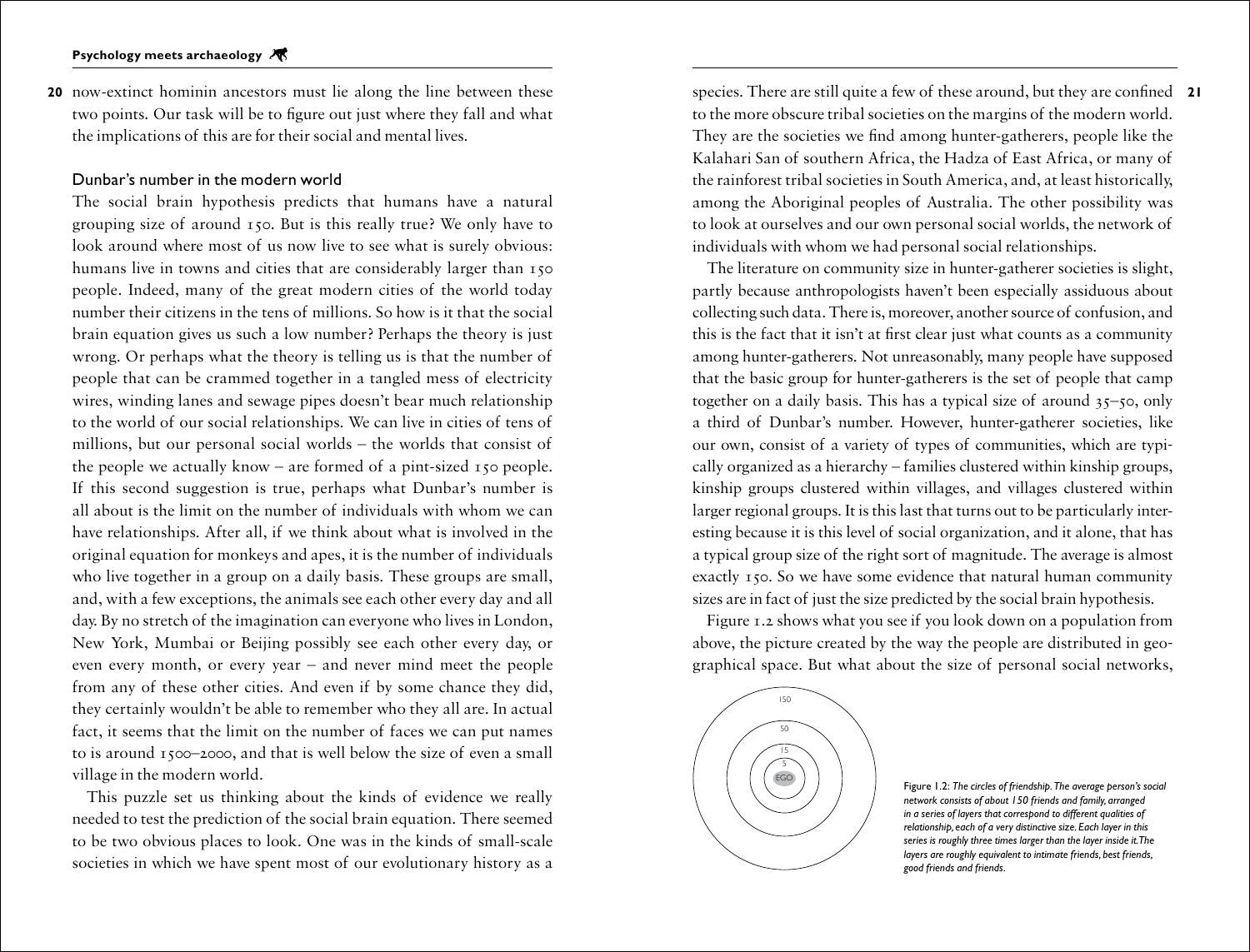Our first attempt to look at this involved Christmas cards. Each year, many of us sit down and spend a lot of time, effort and money sending cards to people we want to keep in touch with. So one year, we asked about 45 people to keep a list of all the people in the households to which they were sending cards. Figure 1.3 shows the result. There was a fair bit of variation, but the average was in fact 154, about as close to the predicted value as one could possibly wish.

This prompted us to be a bit more ambitious, and over the following years we put together a large database involving 250 individuals who made complete lists of all the people whom they regarded as important in their personal lives. This was, it must be said, an arduous undertaking because we also asked them to tell us a lot of details about the individuals they listed – how they were related to them, when they had last seen them, how close they felt to them emotionally. But the end result was very rewarding because, again, the number 150 emerged as critical.



Figure 1.3: *The Christmas card lists of 45 people. While our social networks have a typical size of about 150 people, we vary a great deal in the number of friends and relations we have: some of us have very small networks (though we typically invest more time and effort in each relationship) and some have considerably larger ones (but typically invest less in each relationship).*

**22 23** the social world seen from below, from the individual's point of view? So between these various sources of data, we seemed to have strong 23 evidence for the claim that our social world is quite small and limited to about 150 other people. From our big dataset, we were able to draw two more key conclusions. First, people varied quite a lot in the number of friends they had. In fact, the range of variation around the 150 mark is probably something like 100–200. Second, and this surprised us, about half the individuals included in people's 150s were family and half were friends.

> Since all the people in our sample were Europeans (from the UK and from Belgium), we had assumed that family members would largely be represented just by close kin – mum, dad, brothers, sisters, grandparents, perhaps the odd aunt or uncle or cousin. But we thought the numbers would be quite small. Of course, kinship – and extended kinship – is important in traditional societies. Indeed, kinship has been the bread and butter of anthropological study since the discipline first got going a century-and-a-half ago. But we assumed that it was only traditional societies that still 'did' kinship in the extended sense: we in the developed world had abandoned such notions, preferring the advantages of social mobility over the ties of hearth and home, and as a result, while of course we still valued immediate family, our social worlds were dominated by friendships and acquaintances from work. This turned out not to be so. About half the people we include in our social network are members of our extended family. In fact, we could even show that people who come from big extended families list fewer friends in their social networks. So it seems that the figure of 150 is a real limit on the number of relationships you can have. You have just 150 slots, you give priority to family members first, and then fill the rest up with friends.

> Of course, there are many ways to outflank the limits. You don't *have*  to include your family in the list. Some people fall out with their close family and never see them again. Rather, the point is that, typically, people prioritize family above friends. If you don't have many family members, or you have fallen out with them, then you fill your slots with friends – or your favourite soap opera characters, or your pet, even your favourite potted plant if you genuinely feel you have a relationship with it! And of course, you can even include people who don't physically exist, like God or the saints, if you feel so disposed. The important thing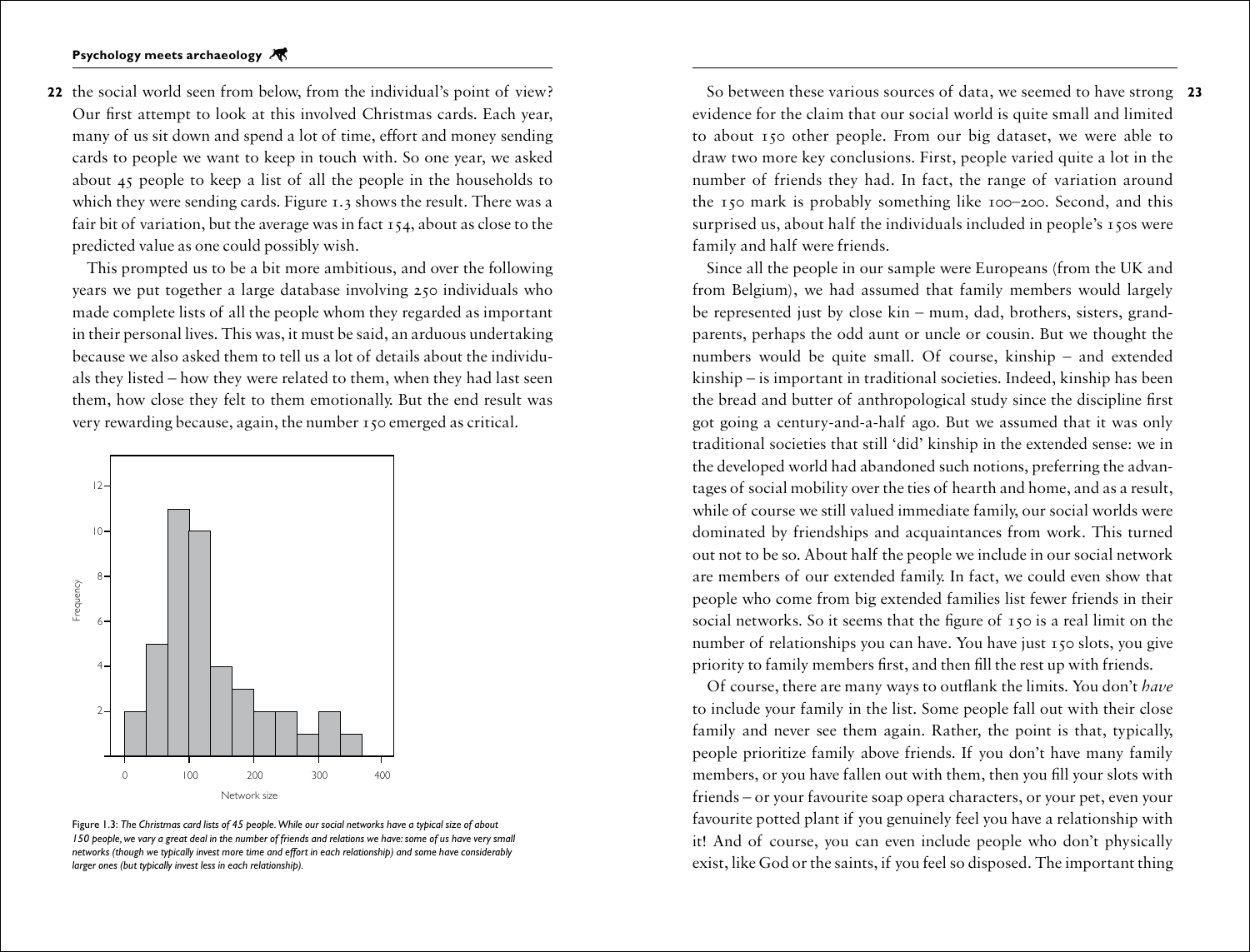$24$  to remember is that relationships, ties, bonds – call them what you will – are built up by us as we pursue our social lives. Who your mother and father are is given to you, as are those other biologically based kinship categories. But most of what we do is better described as a process of negotiation, building up and selecting a personal network of friends, loved ones and acquaintances. That number of 150 is a sample drawn from many possible choices.

The reason for this limit, Dunbar's number, will be explored in later chapters. But at this point we need to briefly introduce the idea of cognitive load, which is a way of thinking about our mental capacity to remember and act on information, in this case about others in our social community. We all know the feeling before an exam or an important presentation that our brains are full up, bursting with data, and as the number of our social relationships increases, so we are similarly faced with an overload issue. Can we remember names, personal histories and fulfil our obligations to others? It seems that the figure of 150 stretches to the limit our cognitive ability to remember, recall and react in consistent and socially productive ways. Cognitive load thus acts as a brake on our social ambitions.

#### The age of the past

Enter, at this point, archaeology – and the past. So far, we have given one side of the coin, the relationship between the brain and the social world in living species. Now we must turn to something just as crucial in our frame – the exploration of deep-history.\* This is the forte of archaeology, which has its roots in the antiquarian movement that began more than 300 years ago and became one of the foci of intellectual curiosity throughout the Enlightenment. The archaeology we recognize today, however, was a product of the 19th century. During the first half of that century materials were classified into a three-age system – Stone, Bronze and Iron – which later would form the evidence for a simple evolution of society from hunters to farmers and ending with civilizations.

The question that archaeologists and geologists most keenly wanted an answer to was the antiquity of humans. Did they date to the Ice Age,

\* We use deep-history in preference to prehistory to describe the remote history of our earliest ancestors.

**24** to remember is that relationships, ties, bonds – call them what you will which would make their origins very old, or only to the most recent 25 geological period, as advocated by many who looked no further than the Bible for a chronology? The answer came 150 years ago, in 1859. Two Englishmen, Joseph Prestwich and John Evans, who went on to dominate their respective fields of geology and archaeology, were following up Frenchman Boucher de Perthes' claims that, in the Somme Valley in northern France, there was evidence that humans and extinct animals such



Figure 1.4: *The St Acheul gravel pit in the suburbs of Amiens in the Somme Valley, France. This photograph, taken on 27 April 1859, shows a quarryman pointing to a handaxe (Figure 1.5) found in place in the Ice Age gravels.*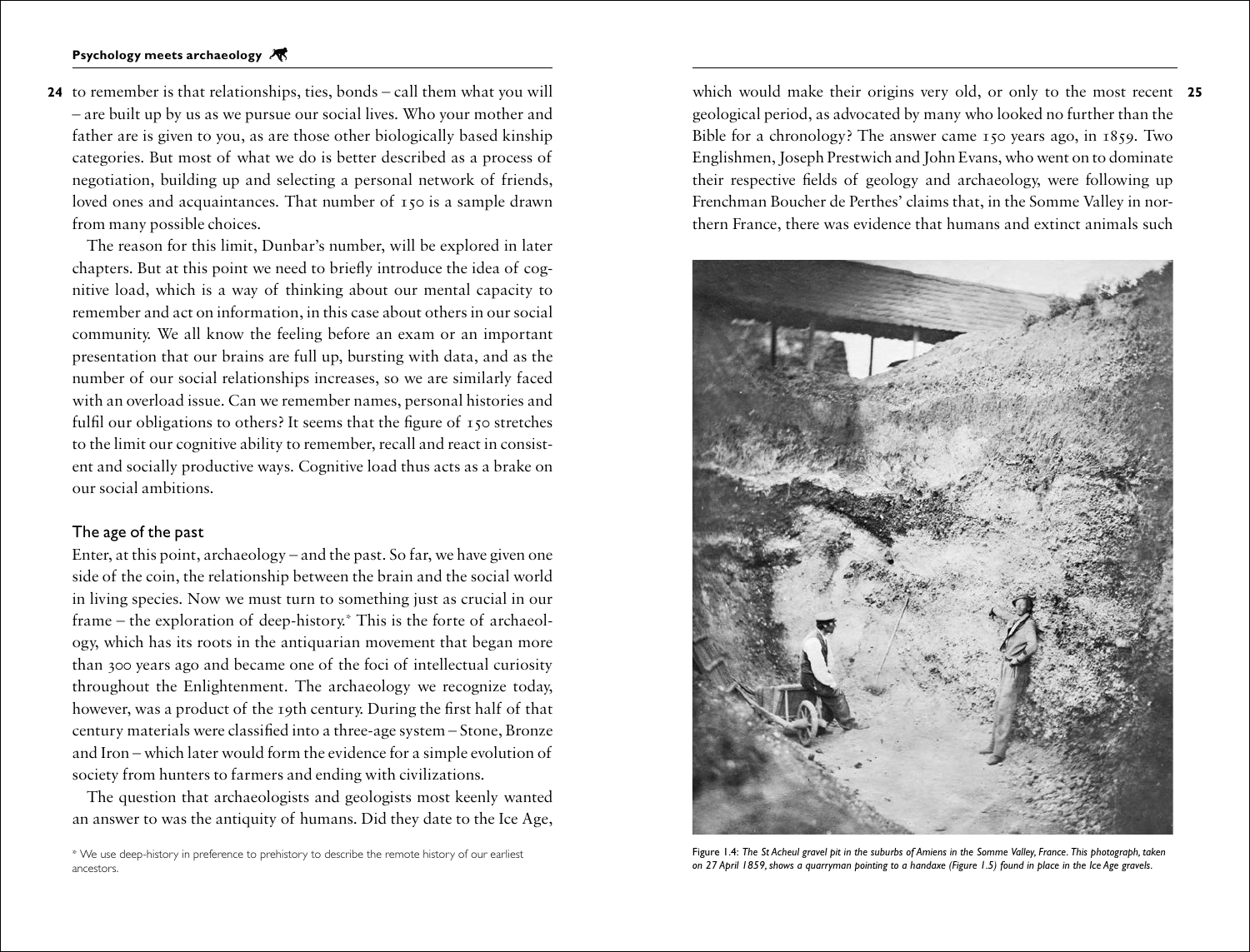

Figure 1.5: *A handaxe crucial to the history of Palaeolithic studies was recently relocated by Clive Gamble and Robert Kruszynski, still bearing its label of 1859.* 

as woolly rhino and mammoth had lived at the same time. On an April afternoon Prestwich and Evans found what they were looking for in a gravel pit at St Acheul in the suburbs of Amiens (hence the term 'Acheulean', subsequently adopted for this toolmaking epoch). They even took a photograph of the moment of discovery, which shows a stone tool, in situ, sticking out of the gravels in which they had also found the bones of extinct animals. Their results were immediately accepted back in London by the Royal Society and the Society of Antiquaries. The science of human

origins had scored a notable success although intriguingly the stone handaxe that proved their point was lost from sight until Clive Gamble and Robert Kruszynski re-found it exactly 150 years later – it was safely stored in the collection of artifacts that Prestwich's widow had donated to what is now the Natural History Museum after he died in 1896. This was very definitely a stone that changed the world, shattering biblical chronologies and opening up a deep-history whose enormity, in the absence of dating techniques, could only be guessed at.

This same science of human origins did have an interest in ancient society. Sir John Lubbock subtitled his popular *Pre-Historic Times* of 1865 *as Illustrated by Ancient Remains and the Manners and Customs of Modern Savages*. People who lived by hunting and gathering, such as the Aboriginal Tasmanians, were seen as the modern representatives of the people who made the St Acheul handaxe – the people of Lubbock's Palaeolithic (Old Stone Age). They were distinct from the polished axe users of his later Neolithic (New Stone Age), when farming had replaced hunting as the means of subsistence. Such comparisons continued for many years until it was recognized that drawing direct parallels between the past and the present was both poor history and entirely

**26 27 28 28 28 28 28 28 27 28 27 28 27 28 27 28 27 28 27 27 28 27 27 28 27 27 20 27 20 27 20 21 20 21 20 21 20 21 20 21 20 21 21 21 2** living today had not changed but were instead living fossils.

> Archaeologists concentrated their subsequent efforts on amassing information, first from Europe and then from Asia and Africa. During the 20th century they became less interested in the social lives of these early humans and more in what they made and what they ate. But the social is inevitably at the heart of archaeology's ideas. It was dragged fully back into the picture by a brilliant Australian scholar, Vere Gordon Childe, in his *Social Evolution* published in 1951. He argued that archaeology must play the same role for anthropology as palaeontology for zoology, although for Childe society, as we shall see in Chapter 3, really took off with farming. However imperfectly the traces were preserved, what archaeologists studied was societies. And so, when Grahame Clark and Stuart Piggott went on to write a grand outline of human progress in 1965, they entitled it *Prehistoric Societies.*

> These were the aspirations, but the frame of evolution – the necessary backdrop to our 'becoming human' – always depended on the earliest and sparsest evidence. It took pioneering resolve and major discoveries to catapult us forward into a modern evolutionary age. The greatest landmark was the discovery by Louis and Mary Leakey in 1959–60, at Olduvai Gorge in East Africa, of early hominin fossils, together with stone tools, in a setting that could be dated to nearly 2 million years ago.

> At a stroke, the record became three times longer than most had thought possible. A time-depth to human origins was opened up that would have amazed Prestwich and Evans, who guessed a few hundred thousand years at most. That field season at Olduvai was the moment when the scale of the human past was mapped out in modern terms, with scientific methods of dating, such as potassium–argon, that are crucial for giving substance to the findings. Yet again other sciences, psychology included, were knocking on the door. Louis Leakey's timing was impeccable – he managed to get his key findings out for a volume published to celebrate the centenary of Darwin's *Origin of Species*. There, Leslie White conceived of 'four stages of minding' and Irving Hallowell wrote about 'self, society and culture'. So why did we not leap forward into a full appreciation of the early mind?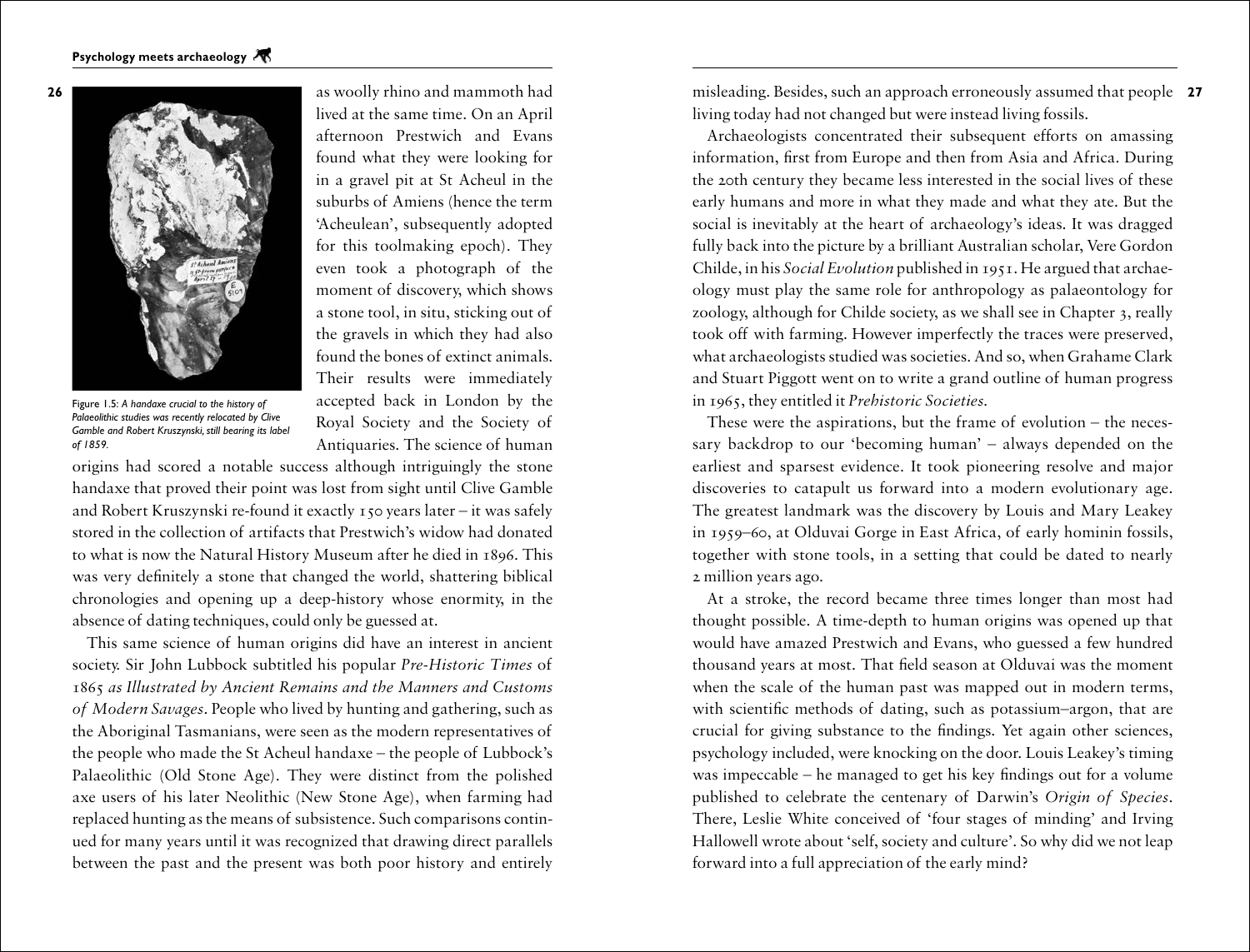

Figure 1.6: *A chart of primate evolution, showing the major divisions and the dates when they first appeared. On the left are the prosimians (represented today by lemurs and galagos); on the far right are the ape family (gibbons, orang utans, gorillas, chimpanzees and ourselves), with the New and Old World monkeys in between.*

Part of the brake came from other seemingly positive developments. One was a revolution that stirred up archaeology in the 1960s – a revolution that became known as the 'New Archaeology'. For us, it was a two-edged sword. Some of its greatest exponents, among them Lewis Binford, exposed the limits of archaeological evidence by showing how selective preservation could distort the record, and how easy it is to create 'modern myths' about the ways that human life could be recovered. When stone tools were found clustered with animal bones, even with human fossils, you could not simply assume that this was a 'campsite' or even a 'kill site'. Too many other natural factors could produce the same configuration.

#### The human club and W YSW TW

Two aspects were frustrating not just for archaeologists, but for scientists in other disciplines trying to interpret the record. First, in the New Archaeology the traditional narrative account was spurned on the grounds that our record was not history and could not make a connected story like history. Second, and more importantly, a view began to emerge insisting that *what you could not observe directly in the record you were forbidden even to think about*. At a stroke this idea, that What You See is What There Was (WYSWTW), excluded large areas of what

tific study of human origins. There were shades here reminiscent of the behaviourism that had dominated much of psychology from the First World War until the 1970s. Psychology is in origin about the working mind, and the behaviourists had argued that since the mind itself could not be observed directly, it was not even open for discussion. For human origins, too, many scholars felt that any advanced capabilities had to be demonstrated beyond reasonable doubt. Only if they expressed their ideas in material form – as art or skilled crafts – could earlier humans hope to be included in our modern club.

This idea of the modern human club has permeated archaeology since the 1970s, when a new phrase, 'the anatomically modern human', appears in the literature. This was coined to describe ancestors that looked like us and even had our genes but who did not behave like us. They had neither art nor basic architecture. Their burials were usually simple rather than rich, without grave goods or evidence for ceremony. The anatomically modern humans found in these burials date to between 200,000 and 50,000 years ago in Africa and the Middle East. With hindsight we can see that by membership of the modern human club what was actually meant was membership of the European club, where art and elaborate burials had been known for some time as a component of its Upper Palaeolithic.

But which sense of 'becoming human' do we mean here? For some people, there is only full membership: the ancestors have to be 'like us' to qualify, and that pretty much limits us to the last 200,000 years of hominin evolution. In this book, however, we are interested in a broader view, for we are primates, bound to our primate relatives such as the chimpanzee and the bonobo by a family tree that stretches back through several million years at least (see Figure 1.6). All of it is there to be explained, not merely the last few per cent.

#### Building the long record

Fortunately, that longer record has had a huge appeal. The new extended domains of deep-history made it seem as if archaeologists had pulled out a folding bed, and suddenly realized how much space they had. Pioneers possessed enormous enthusiasm and energy, launching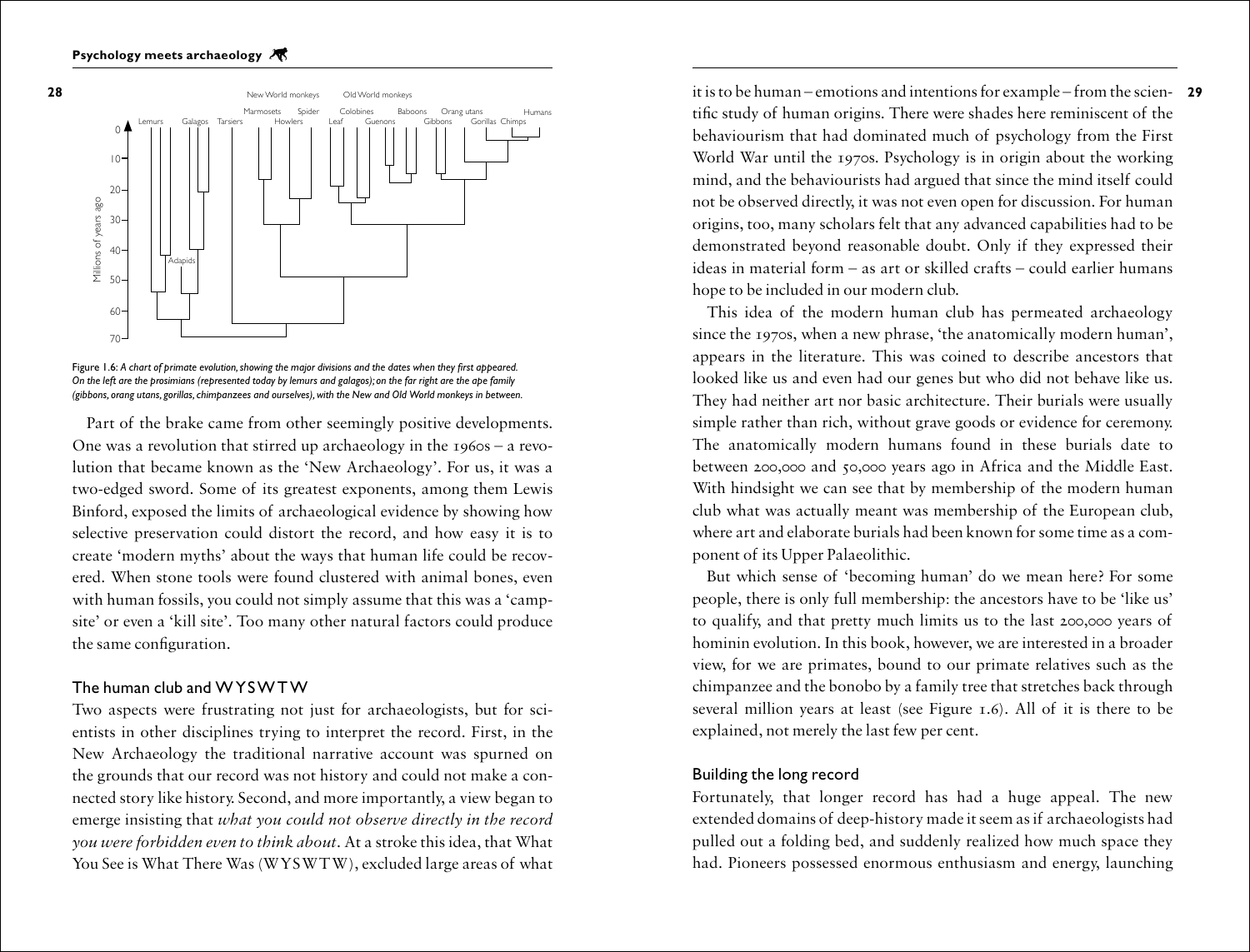

Figure 1.7: *The late Glynn Isaac was one of the leading thinkers in the generation of the 'New Archaeology'.*

fieldwork ventures that reached back 2 million years, and that drew in scientists from many other disciplines. Few people realize quite how much archaeology there is, and how many of its aspects interrelate with one another. Some biologists believe that archaeologists have just 'a few stones and bones'. But if we take the work of just some of the great Clarks of archaeology – Grahame Clark, the European prehistorian, J. Desmond Clark, the Africanist, F. Clark

Howell, the palaeoanthropologist, or David L. Clarke, the brilliant theoretician who died at the tragically young age of 38 – you can see the immense variety of activity that has built up a record that is actually far too big for any one person to take in.

One of the pioneers, Louis Leakey, played a crucial part in encouraging research into both past and present, including the great apes, and in this way transformed our knowledge about the background of human evolution. Born in Kenya in 1903, he drew from his upbringing in Africa a particular appreciation of animal and human behaviour in wild environments. Alongside this bush experience he acquired a western education and was able to investigate sites of all periods, not just at the famous Olduvai Gorge, but also early Miocene ape sites around Lake Victoria, and later Stone Age sites in the Rift Valley – including, quite coincidentally, a site named Gamble's Cave!

While this very breadth, combined with a somewhat headstrong and maverick personality, often irritated his European colleagues, it allowed Leakey to focus on the essentials of actual life in the savannahs and forests as it might have been. His colleague, the anatomist Philip Tobias, once remarked that Leakey epitomized the idea that no one achieved much who never made mistakes, and commented especially on his vision. Leakey realized that we could only hope to understand extinct animals by using modern animals to help interpret 'their structure, functioning and behaviour'. He was far ahead of his

**30 31** time in appreciating how much the apes had to teach us, not just about themselves, but about the framework of human evolution and our own nature. Among his many activities, he paved the way for outstanding research by Jane Goodall on chimpanzees, Diane Fossey on gorillas and Birutė Galdikas on orang utans.

> Through the 1960s to the 1980s, there was a buzz of excitement in palaeoanthropology. In the field, it was a period of great international research expeditions, focused mainly on Africa, which drove our detailed knowledge of human origins back towards 4 million years, back towards the last common ancestor with the apes. Louis' son, Richard Leakey, and the energetic South African-born archaeologist Glynn Isaac opened up the expanses of East Turkana; F. Clark Howell and the Harvard group worked at Omo to the north; Don Johanson and Maurice Taieb led a breakaway expedition that culminated in the spectacular discoveries around Hadar in the north of Ethiopia – the home of Lucy and her *Australopithecus afarensis* kin. So rich were



Figure 1.8: *Olduvai Gorge in Tanzania was for many years the focus of research by the Leakeys. Streams have cut a great scar across the landscape exposing ancient lake beds and the activities of early hominins. The latter transported stones for toolmaking from the rocky hills in the background, providing one of the first clues that their networks of operation could be explored.*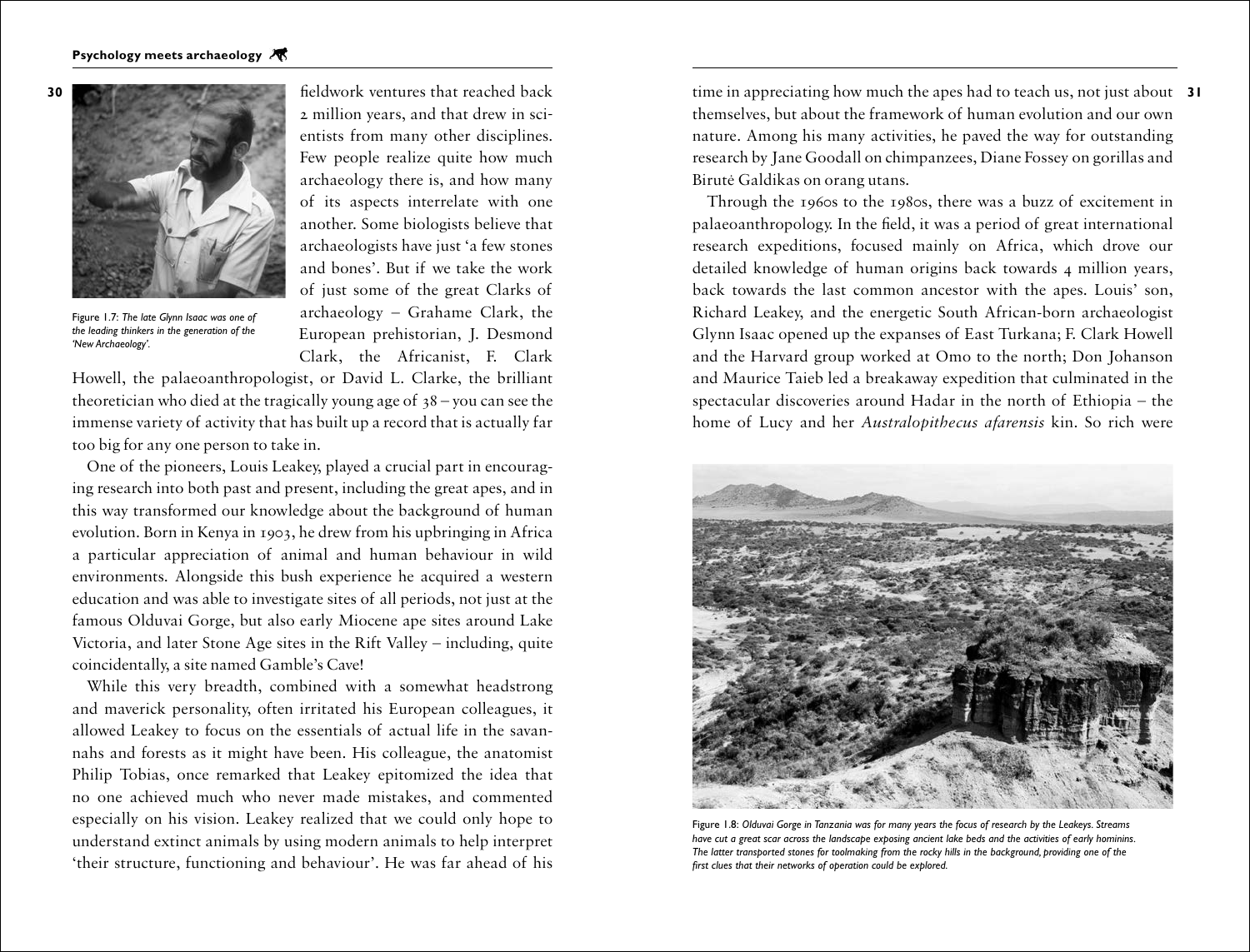- **32 33** the findings in the same area by palaeoanthropologist Tim White and his team that many of the implications are still being unravelled. Nor was it just Africa: Europe was re-explored, and then the Far East and Australia. All have contributed crucial evidence that allows us to fashion the synopsis that follows.
	- **1. After at least 20 million years of apehood, our last common ancestor with the apes lived about 7 million years ago**
	- **2. Upright walking and changes in the teeth started at least 4.4 million years ago, as the first hominins appear in the fossil record**
	- **3. Stone technology became increasingly important from about 2.6 million years ago**
	- **4. The brain began to enlarge significantly around 2.4 million years ago with the appearance of the earliest hominins who can be called** *Homo*
	- **5. After 2 million years ago early humans moved out of Africa and around the Old World, reaching in places to above 55 degrees north**
	- **6. Brain growth showed a marked rise with** *Homo heidelbergensis* **at 600,000 years ago; language was probably present but not necessarily as we know it**
	- **7. Anatomically modern humans appeared in Africa about 200,000 years ago, as indicated by fossil and genetic evidence**
	- **8. By 60,000 years ago (or earlier) modern humans had spread from Africa; they displaced existing hominins and moved into new lands such as Australia and, after 20,000 years ago, the Americas; the age of the single, global human species had begun**
	- **9. Evidence for art, ornament and symbolic behaviour started in Africa with anatomically modern humans and before they left that continent; worldwide after 40,000 years ago, it increased in complexity and multiplied in frequency**
	- **10. Major changes in the scale and organization of society began in the last 10,000 years when farming replaced hunting and gathering as the economic mainstay**

The story of hominin evolution that has emerged from a century 33 of fossil-hunting and careful fieldwork and museum analysis has, of course, changed considerably over the decades as new knowledge has become available. This is neither the time nor the place to recount that history of discovery. However, we do need at this point at least to sketch out the human story as we currently understand it, although parts of it will no doubt change as new fossils are discovered in the decades to come. But for present purposes we need a framework, summarized in Table 1.2 and Figure 1.9, round which to build the chapters that follow.

Our tale begins with the last common ancestor, or LCA, that our lineage had with the African great apes, and in particular with the chimpanzees (the ape to whom we are most closely related) some 7 million years ago. We have no idea what this ancestor looked like, because no fossils that can be identified as the LCA are known. It will not have looked exactly like a chimpanzee, since, like us, the chimpanzees themselves have had 7 million years of evolution of their own since the LCA roamed the forests of central Africa. Indeed, there is precious



Figure 1.9: *A chart showing the main hominin species known through the last 7 million years. The relationships are much debated, but our interpretation indicates an ancestral stem and a radiation of species that began around 3 million years ago. The species* Homo naledi *announced by Lee Berger and colleagues may be a late form of*  Homo erectus*. Stone tool finds made at Lomekwi in northern Kenya by Sonia Harmand and colleagues extend the technological record back to about 3.3 million years ago.*

Table 1.2: *Ten steps in the hominin–human story.*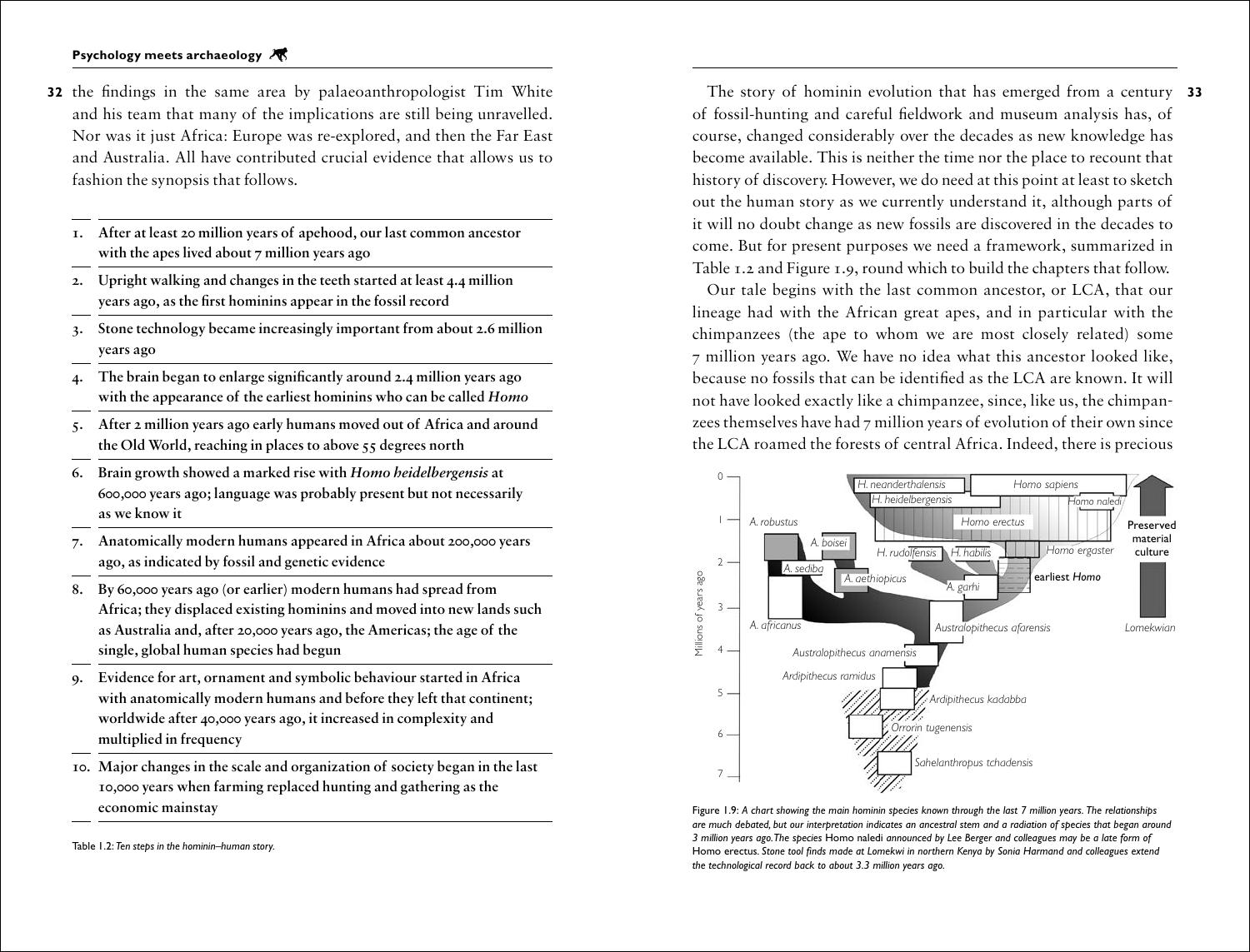**34** little to show for the first 2 million years post-LCA – a handful of recently discovered bones in East Africa and an impressive skull from the edge of the Sahara desert in West Africa. What seems to mark these fossils out as different is an upright stance, a unique two-legged form of bipedal locomotion. All the other apes and monkeys walk on all-fours, and in the apes this takes the form of a distinctive body shape with short legs and long arms – a body shape associated with shinning up the vertical trunks of massive forest trees. Our lineage seems to have been distinguished right from its outset by an upright body with longer legs and shorter arms, a body shape adapted to striding across the open ground between the trees. While the earliest hominins don't have quite as elegant a bodyline as we do, they are nonetheless characterized by this distinctive trait. Indeed, it is just about the only trait that actually distinguishes the members of the hominin family from the other great apes.

However, broadly speaking, we seem still to be dealing with ecological apes. But they were apes that had diversified into a variety of niches that would not have been habitable for living apes, because fruits and soft shoots would not have been available in the extremes of dry and wet seasons. They include the robust australopithecines with their massive teeth, the so-called gracile australopithecines, with less heavy jaws and teeth, and the more lightly built and perhaps more 'generalist' early *Homo*. Compared with apes, probably all were more dependent on roots, tubers, nuts, seeds and animal protein, as confirmed by modern isotope and microscope studies, which are still exploring the details of their diets. *Homo habilis –* once thought by Leakey and Tobias to have been the first members of the genus *Homo* (but now preceded by some other candidates) – occupies an important place in the history of palaeoanthropology. It was found at Olduvai Gorge in the same levels as a robust australopithecine (*Zinjanthropus,* or properly *Australopithecus boisei*) and among the simple stone flakes and cores known as the Oldowan tradition. The maker of these tools was thought to be the more gracile and human-looking fossil, hence their Latin species name, *Homo habilis* or 'handy man'. Now we know that stone toolmaking began more than half a million years earlier, and which species made them is open to question. It most certainly does not have to be a member

**34** little to show for the first 2 million years post-LCA – a handful of of the *Homo* lineage – after all chimpanzees are adept toolmakers and 35 users, and we cannot be sure that any of the later australopithecines did not make stone tools. Although the roots of *Homo* are hard to discern because of a paucity of fossils between and 2.0 and 2.5 million years ago, the diversity of finds from just after this period suggests a complex early history. This was a period of rapid climatic change and was associated with many extinction and speciation events, so tracing the links is not easy, but rare finds from Ethiopia and Kenya dating to 2.3 to 2.4 million years show that some form of early *Homo* was certainly present.

> By 1.9–1.8 million years ago we find a diverse group of early *Homo*, among which one species – *Homo erectus –* was highly successful as measured by its evolutionary longevity. Including the local varieties often known as *Homo ergaster* in East Africa and *Homo georgicus* in Georgia, the *H. erectus* group dominates the record of the next million years. They were probably the first hominins to escape from the confines of Africa to colonize large parts of Eurasia.

> Although it is customary to distinguish between early African (*Homo ergaster*) and later Asian (*Homo erectus*) species, these are in reality part of a single group of highly successful Old World species that shows a good deal of temporal and geographical variation. *Homo erectus* developed a distinctive toolkit, focused around the handaxe, whose design and functions remained largely unchanged for a million and a half years. These first members of our genus differed from their australopithecine predecessors in their taller, more elegant body shape, and their significantly larger brains. They were clearly more nomadic, built to travel distances and even, some argue, for endurance running, which would have given them an edge in hunting. Throughout their long history we might expect to find *Homo erectus* as a restless species with small populations budding off on a regular basis and moving in either direction between Africa and Europe.

> While *Homo erectus* survived in Asia until as recently as 50,000 years ago, there were changes afoot as early as 600,000 years ago in Africa. One of the African *Home ergaster* populations began to develop larger brains and evolved, perhaps via a series of short-lived intermediate species, into *Homo heidelbergensis* (named after the town of Heidelberg in Germany where the first specimen was unearthed in 1907). The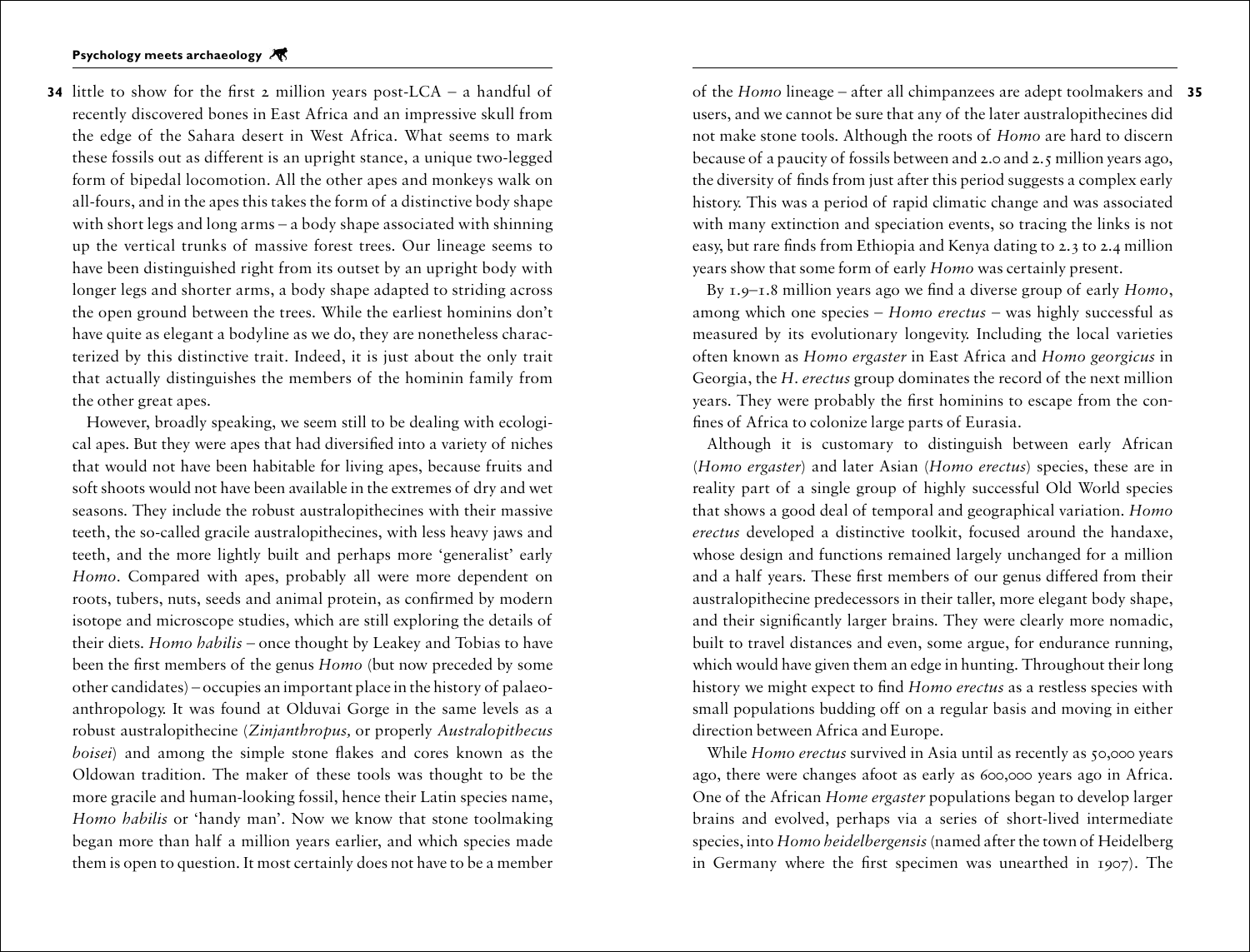**36 37** toolkit of *Homo heidelbergensis* was an advance over the handaxes of *Homo erectus*, and included some of the first composite tools, where stone was bound to wooden hafts to create spears.

*Homo heidelbergensis* underwent further evolutionary development, gradually giving rise to the Neanderthals (*Homo neanderthalensis*) in Europe and anatomically modern humans (*Homo sapiens*) in Africa. It was not until around 60,000 years ago that anatomically modern humans left Africa and skirted the southern coasts of Asia as far as Australia. Though they had surely crossed paths with Neanderthals in the Levant, it was only around 40,000 years ago, when they peeled back into Europe from the steppes of southern Russia, that they really came into contact with these northern hominins.

The Neanderthals had survived in Europe for several hundred thousand years by then, and had evolved effective anatomical adaptations to the harsh, sometimes freezing, conditions there. They had developed a lifestyle based around close-quarters hunting of large game, everything from deer and horses to rhino and mammoths – species that while plentiful and meat-rich are nonetheless dangerous to hunt face-to-face with thrusting spears. However, a significant change in the development of tools had to await the long cultural gestation of anatomically modern humans, who appeared around 200,000 years ago. It was not until 100,000 years later that we see in Africa the first evidence for sophisticated tools and artwork such as necklaces. We have to wait a further 60,000 years until Europe, with its profusion of figurines, bone flutes, beads and cave art – the Upper Palaeolithic Revolution – catches up in the game of symbols.

The last Neanderthals died out in southern Spain perhaps less than 40,000 years ago, as the height of the last Ice Age advanced. In the end, they proved to be less successful at coping with the rigours of these northern climates than anatomically modern humans, perhaps because they were lacking in cultural versatility. By then, modern humans had colonized Australia and they stood on the brink of crossing the Bering Strait to colonize the Americas. The great 'land-grab' by modern humans was almost over. Only the remote oceans remained for this single species to settle and thus complete its global journey – although that only happened in the last 5000 years.

#### Working together

What palaeoanthropologists and archaeologists have achieved over the last 50 years has been to make their Pandora's box of discoveries much bigger. If we set out to be archaeological purists, we could tell an entire story from this archaeology – we could insist that only archaeology can describe and interpret the human past from its material remains. Then we could get by, perhaps, just doing a double act with the human fossils that adorn the record. But in the end this will not do. Although the archaeology is the core of the cultural record, it has always depended on a host of scholars in other fields for illumination. Geologists, environmental scientists and dating specialists all play crucial parts in building the record. Then latterly primatologists, geneticists, neuroscientists – and of course evolutionary psychologists – have all now made their contributions.

Does this interaction mean that an integrated evolutionary story has emerged? Not yet, would be our answer. First, as our colleague the palaeoanthropologist Rob Foley has often noted, there has been too little effort to bring evolutionary theory into explanations of human evolution. Archaeologists have always treated human evolution as something unique, rather than as a 'normal' product of conventional evolutionary forces – just one of many hundreds of thousands of unique species. If we try to define humans as separate, we are forgetting the evolutionary gradient of the past – and the fact that nearly always our close relatives show some of the same features. Our aim should be to show how and why we diverged from the other apes and came to be as we are, not to make ourselves totally and artificially separate.

Two generations ago thinkers such as Julian Huxley came to appreciate the great importance of what he called psychosocial evolution. Mind was the preoccupation of several of the great evolutionary biologists of his day, including Bernhard Rensch and Theodosius Dobzhansky. What was missing, when we look back, was that these scientists focused nearly always on the anatomical and behavioural adaptations that characterized species – they scarcely considered the internal dynamics, how interactions between individuals shape a society, and influence the course of its evolution. A new cycle of interactions with psychology has been necessary to highlight these forces.